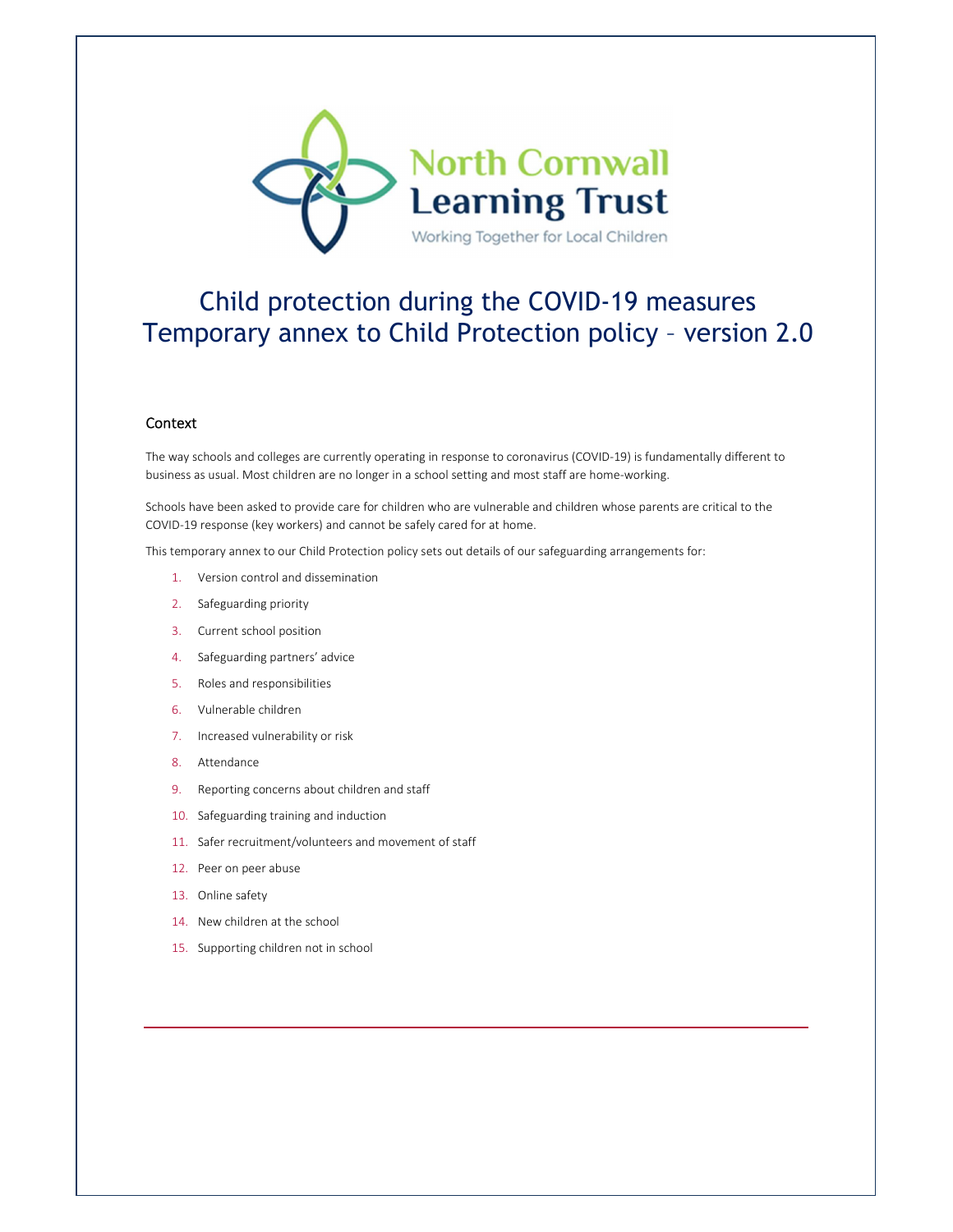## Version control and dissemination

This is version 2.0 of this annex. It will be reviewed and where necessary updated as circumstances continue to evolve or following updated Department for Education advice or guidance. It is available on the school website and is made available to staff by email

We will ensure that on any given day all staff and volunteers in attendance will be aware of who the DSL and deputy DSLs are and how staff and volunteers can to speak to them.

## Safeguarding priority

During these challenging times the safeguarding of all children at our school – whether they are currently at home or in attendance – continues to be our priority. The following fundamental safeguarding principles remain the same:

- the best interests of children continue to come first
- if anyone in our school has a safeguarding concern, they will act immediately
- a designated safeguarding lead (DSL) or deputy DSL will always be available
- no unsuitable people will be allowed to gain access to children
- children should continue to be protected when they are online.

#### Current school position

All staff are managing their own critical worker and vulnerable children provision. Schools should ensure that a designated safeguarding officer is available to staff

All duty staff will receive an induction briefing to ensure they are aware of safeguarding risks and know how to act if they have concerns.

#### Safeguarding partners' advice

We continue to work closely with our safeguarding partners, and we will ensure this annex is consistent with their advice. This will include expectations for supporting children with education, health and care (EHC) plans, the local authority designated officer and children's social care, reporting mechanisms, referral thresholds and children in need.

#### Roles and responsibilities

The roles and responsibilities for safeguarding in our school remain in line with our Child Protection Policy.

If possible, our DSL will be available on site during the school day. In addition, we will have a trained DSL or deputy DSL available by phone and/or online video.

Where our DSL or a deputy DSL cannot be on site, then in addition to back-up support noted above, we will also ensure a senior leader from the school takes responsibility for co-ordinating safeguarding on site.

## Vulnerable children

Vulnerable children include those who have a social worker and those children and young people up to the age of 25 with education or health care (EHC) plans.

Those who have a social worker include children who have a child protection plan and those who are looked after by the local authority. A child may also be deemed to be vulnerable if they have been assessed as being in need or otherwise meet the definition in section 17 of the Children Act 1989.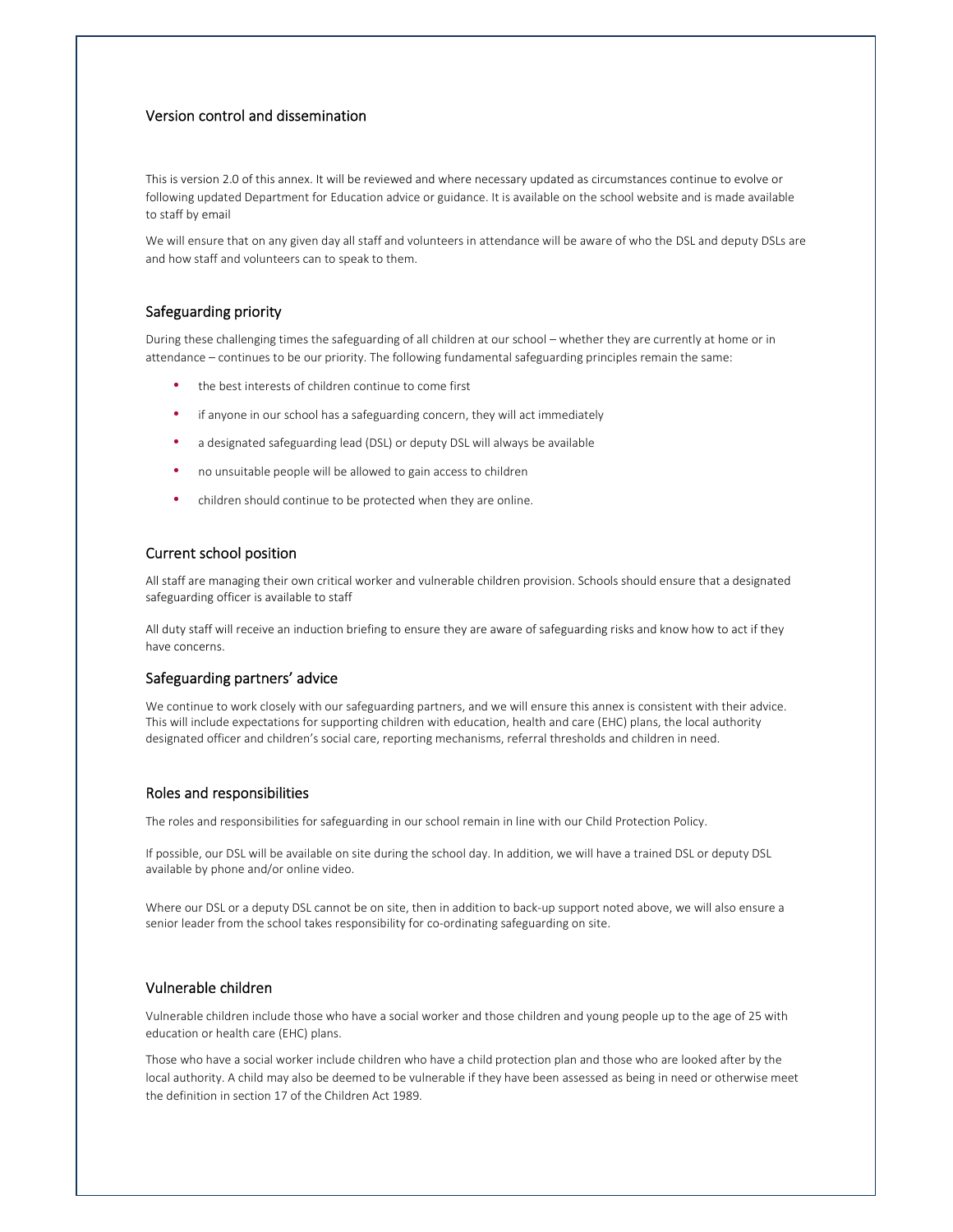There is an expectation that vulnerable children who have a social worker will attend school, so long as they do not have underlying health conditions that put them at risk. Where a parent does not want their child to attend school, and their child is considered vulnerable, we will discuss this with the social worker and explore the reasons for this directly with the parent.

Those with an EHC plan will, if necessary, be risk-assessed in consultation with the local authority and parents to decide whether they need to continue to be offered a school place in order to meet their needs, or whether they can safely have their needs met at home. This could include, if necessary, carers, therapists or clinicians visiting the home to provide any essential services. Many children and young people with EHC plans can safely remain at home.

We will encourage our vulnerable children and young people to attend a school, including remotely if needed.

Senior leaders in our school, especially the DSL (and deputies) know who our most vulnerable children are, and they have the flexibility to offer a place to those on the edge of receiving children's social care support.

We will continue to work with children's social workers and the local authority virtual school head (VSH) for looked-after and previously looked-after children.

#### Increased vulnerability or risk

Negative experiences and distressing life events, such as the current circumstances, can affect the mental health of pupils and their parents. Staff will be aware of this in setting expectations of pupils' work where they are at home. Where we are providing for children of critical workers and vulnerable children on site, we will ensure appropriate support is in place for them.

Our staff and volunteers will be aware of the mental health of children and their parents and carers and will contact the DSL or a deputy if they have any concerns.

## Attendance

Where a child is expected but does not arrive at school, we will follow our attendance procedure and attempt to contact the family. If contact cannot be made, the DSL or a deputy DSL will be informed.

The DSL or a deputy will attempt to contact the parents through various methods, such as telephone, FaceTime, Skype or by contacting a relative in the first instance. If contact cannot be made or if the DSL or a deputy DSL deems it necessary, we will undertake a home visit or ask an appropriate agency to do so. A risk assessment will be carried out before any such visit is made to ensure staff the family are not put at risk.

Where a vulnerable child does not take up their place, we will notify their social worker.

#### Reporting concerns about children or staff

The importance of all staff acting immediately on any safeguarding concerns remains. Staff and volunteers will continue to follow our Child Protection procedures and advise the DSL of any concerns they have about any child, including those who are not attending school.

The varied arrangements in place as a result of the COVID-19 measures do not reduce the risks that children may face from staff. As such, it remains extremely important that any allegations of abuse made against staff attending our school are dealt with thoroughly and efficiently and in accordance with our Allegations Against Staff Policy.

# Staff training and induction

For the duration of the COVID-19 measures, some DSL and deputy DSLSs are unlikely to receive their refresher training. In line with government guidance, our trained DSLs and deputy DSLs will be classed as trained even if they cannot receive this training. Most of our DSLs were updated in the December training.

All current school staff have received safeguarding training and have read Part One and Annex A of Keeping Children Safe in Education. If staff from another setting attend the school site then, in line with government guidance, we will not undertake any additional safeguarding checks if the setting providing those staff confirm that: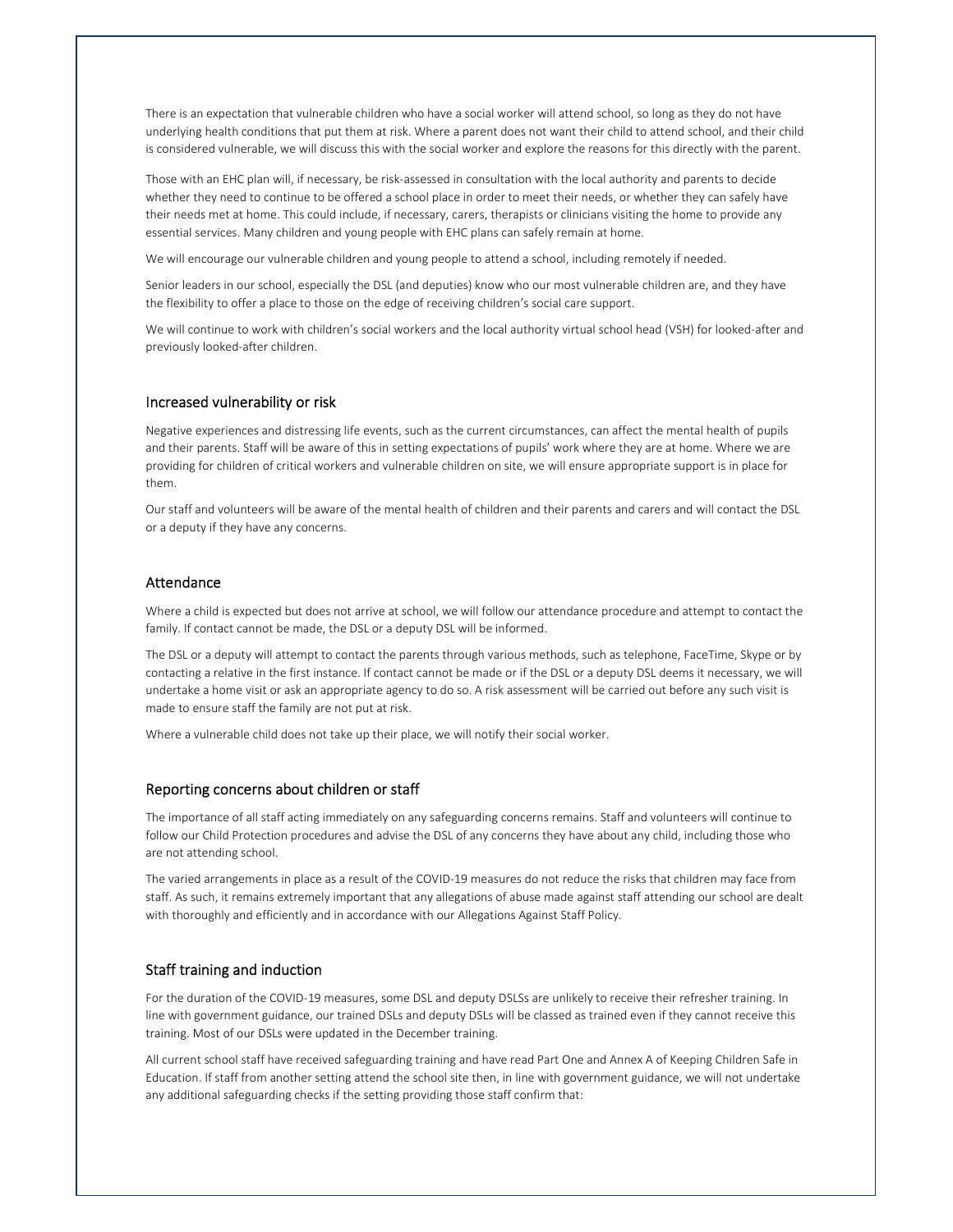- the individual has been subject to an enhanced DBS and children's barred list check and, that in the opinion of that setting, nothing resulted from those checks that provided any caused for concern
- there are no safeguarding investigations into the conduct of that individual
- the individual remains suitable to work with children.

# Safer recruitment/volunteers and movement of staff

It remains essential that people who are unsuitable are not allowed to enter the children's workforce or gain access to children. When recruiting new staff, we will continue to follow our Safer Recruitment policy.

In response to COVID-19, the Disclosure and Barring Service (DBS) has made changes to its guidance on standard and enhanced DBS ID checking to minimise the need for face-to-face contact.

There are no plans to use volunteers during the period of the lockdown. In the unlikely event that we need volunteers we will continue to follow the checking and risk assessment process set out in paragraphs 167 to 172 of Keeping Children Safe in Education 2019. Under no circumstances will a volunteer who has not been checked be left unsupervised or allowed to engage in regulated activity.

It is essential from a safeguarding perspective that we are aware, on any given day, which staff are on our school site. All NCLT staff are listed in their school's single central register. Each school will continue to maintain its single central record (SCR) during these measures.

#### Peer on peer abuse

We recognise that children can abuse their peers and our staff are clear about the school's policy and procedures regarding peer on peer abuse. All peer on peer abuse is unacceptable and will be taken seriously. We also recognise that abuse can still occur during a school closure or partial closure and between those children who do attend the school site during these measures.

Our staff will remain vigilant to the signs of peer-on-peer abuse and will follow the process set out in our Child Protection Policy.

# Online safety

It is likely that children will be using the internet and engaging with social media far more during this time. Our staff are aware of the signs of cyberbullying and other online risks and our filtering and monitoring software remains in use during this time to safeguarding and support children.

Our staff will follow the process for online safety set out in our Child Protection Policy.

Staff who interact with children online will continue to look out for signs a child may be at risk. If a staff member is concerned about a child, that staff member will follow the approach set out in this annex and report that concern to the DSL or to a deputy DSL.

### New children at the school

Children may join our school from other settings. When they do, we will seek from those settings the relevant welfare and child protection information. This is relevant for all children that join us, but it will be especially important where children are vulnerable.

For vulnerable children we will ensure we understand the reasons for the vulnerability and any arrangements in place to support them. As a minimum we will seek access to that child's EHC plan, child in need plan, child protection plan or, for looked-after children, their personal education plan and know who the child's social worker (and, for looked-after children, who the responsible VSH is).

Ideally this will happen before a child arrives but where that is not possible it will happen as soon as reasonably practicable.